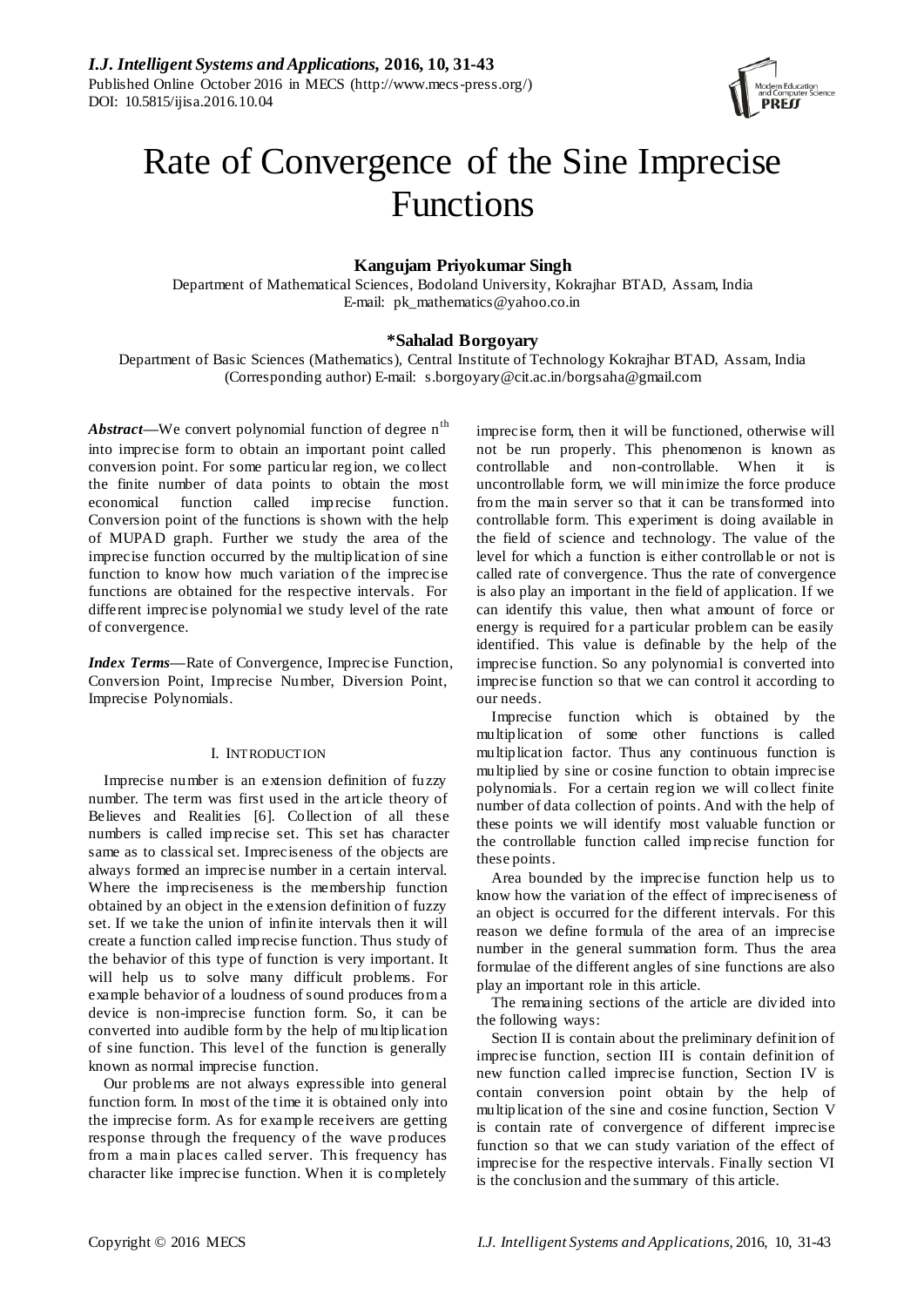## II. PRELIMINARIES

Before starting this article it is necessary to recall the definition of imprecise number, partial presence, membership value etc. over the real line which are discussed in the article [9],[10],[12] [13], [15] and [16].

## *A. Imprecise Number:*

Imprecise number is a closed interval N=[ $\alpha, \beta, \gamma$ ] which is divided into closed sub-intervals with the partial presence of element  $\beta$  in both the intervals.

## *B. Partial presence:*

Partial presence of an element in an imprecise real number  $[\alpha, \beta, \gamma]$  is described by the present level indicator function  $p(x)$  which is counted from the reference function  $r(x)$  such that present level indicator for any x,  $\alpha \leq x \leq \gamma$ , is  $(p(x) - r(x))$ , where  $0 \leq$  $r(x) \leq p(x) \leq 1$ 

## *C. Membership value:*

If an imprecise number  $N = [\alpha, \beta, \gamma]$  is associated with a presence level indicator function  $\mu_N(x)$  such that,

$$
\mu_N(x) = \begin{cases} \mu_1(x), & \text{when } \alpha \le x \le \beta \\ \mu_2(x), & \text{when } \beta \le x \le \gamma \\ 0, & \text{otherwise} \end{cases}
$$

With a constant reference function 0 in the entire real line. Where  $\mu_1(x)$  is continuous and non-decreasing in the interval  $[\alpha, \beta]$ , and  $\mu_2(x)$  is a continuous and nonincreasing in the interval  $[\beta, \gamma]$  with

$$
\mu_1(\alpha) = \mu_2(\gamma) = 0,
$$

then  $(\mu_1(\beta) - \mu_2(\beta))$  is called membership value of the indicator function  $\mu_N(x)$ 

#### *D. Normal Imprecise Number:*

A normal imprecise number  $N = [\alpha, \beta, \gamma]$  is associated with a presence level indicator function  $\mu_N(x)$  such that,

$$
\mu_N(x) = \begin{cases} \mu_1(x), & \text{when } \alpha \le x \le \beta \\ \mu_2(x), & \text{when } \beta \le x \le \gamma \\ 0, & \text{otherwise} \end{cases}
$$

With a constant reference function 0 in the entire real line. Where  $\mu_1(x)$  is continuous and non-decreasing in the interval  $[\alpha, \beta]$  and  $\mu_2(x)$  is a continuous and nonincreasing in the interval  $[\beta, \gamma]$  with

$$
\mu_1(\alpha) = \mu_2(\gamma) = 0
$$
  

$$
\mu_1(\beta) = \mu_2(\beta) = 1
$$

Here, the imprecise number is characterized by  $\{x, \mu_N(x), 0 : x \in R\}$ , R being the real line.

For any real line,  $0 \leq \mu_1(x) \leq \mu_2(x) \leq 1$  normal and subnormal imprecise number will be characterized in common,  $\{x, \mu_1(x), \mu_2(x): x \in \mathbb{R}\}$ , where  $\mu_1(x)$  is called membership function measured from the reference function  $\mu_2(x)$  and  $(x) - \mu_2(x)$  is called the membership value of the indicator function.

Here, the number is normal imprecise number when membership value of indicator function  $\mu_N(x)$  is equal to 1 otherwise subnormal if not equal to 1. Moreover if the membership value of  $\mu_N(x)$  is equal to 1 then the set is universal set and the null or empty set if the value of  $\mu_N(x)$  is equal to 0.

#### III. IMPRECISE FUNCTIONS

Imprecise number is an interval definable number where the interval is an area bounded by some section of a function formed by the impreciseness of objects. So, the function which contains such type of imprecise intervals within in it is known imprecise function. At present this phenomenon is occurring available in the field of science and technology. For example possible of impreciseness of electromagnetic wave frequency in between the server and the receiver is an imprecise function. Where, the finite numbers of imprecise numbers are occurred in between the locations. So, the bigger function to connect these two locations is an imprecise function. From this point of view it can be introduced some conditions for the imprecise functions as follows:

- (i) Function must be continuous in some region
- (ii) Function should be oscillation in nature
- (iii)Function must have finite number of maximum and minimum values within the interval.
- (iv) Function should be semi-periodic/periodic in nature.

Generally, formation of effect of the impreciseness in the form of sine and cosine functions for a certain region is interval definable number. Thus, effect of any function which is defined for any intervals can be converted into imprecise function with the help of multiplication factors of sine and cosine functions.

#### *A. Conversion point-*

It is a point from where non- imprecise function starts to convert into imprecise function. If we can identify this point, then we will get easily their applications. As for example loudness of sound caus es brain and heart diseases because of non-imprecise function of character produces from a sound device. So, it may be possible to control by converting them into human ear audible level by the help of volume regulatory. Further in present most of the times ultraviolet ray reaches in the ground is nonimprecise function form due to lake of the friction of Ozone layer caused by the environmental pollutions. This phenomenon is creating problems in the life of living being causing skin disease etc. Thus if we can invent a new device having Ozone layer character, then it will save us from these type of problems. This may be possible due to the multiplication factor which can convert any function into imprecise function form.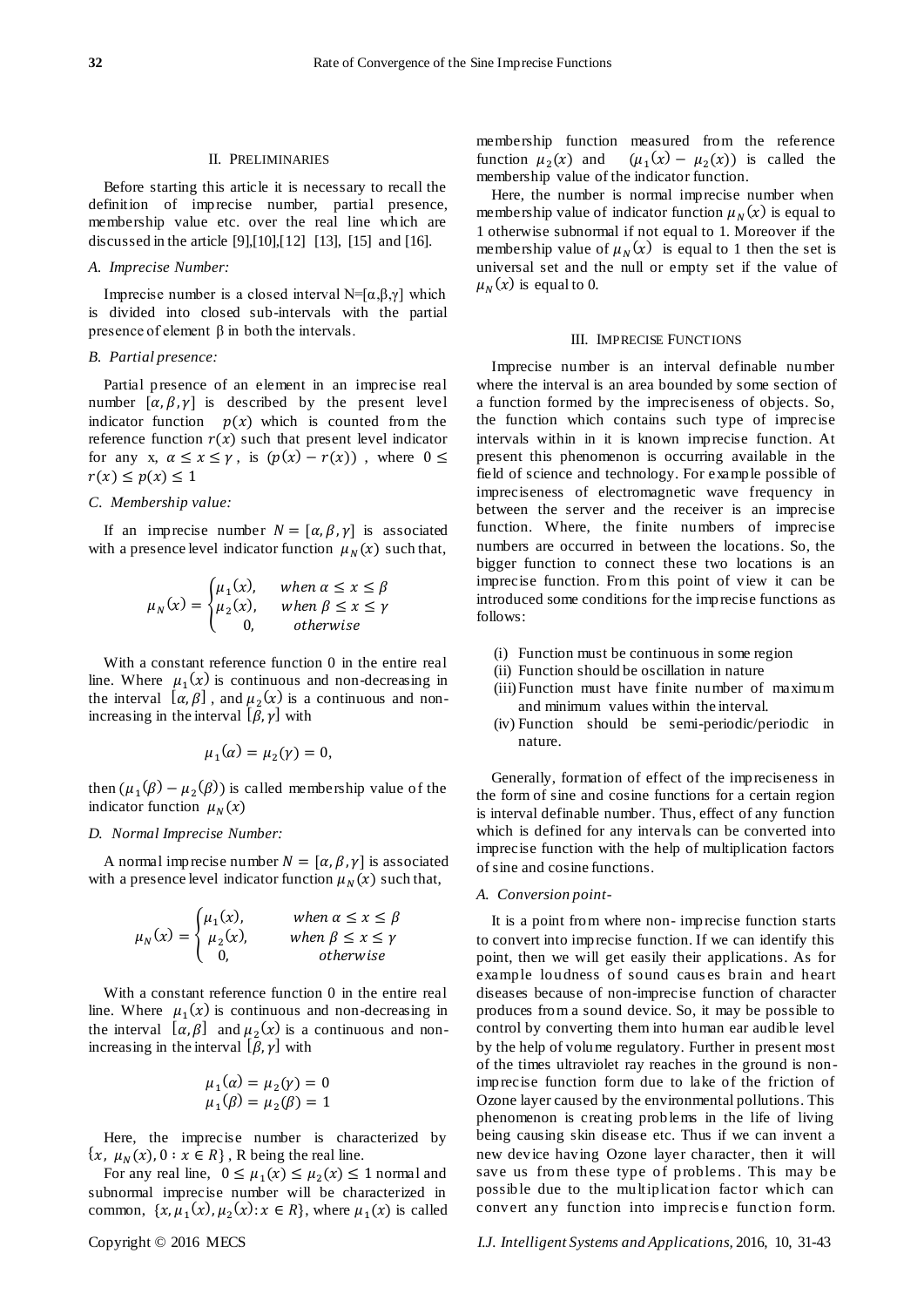Normally these phenomena are already applied in many of the experiment like volume regulator or the regulators used in the different fields for their practical purposes.

## IV. CONVERSION OF POLYNOMIALS INTO IMPRECISE **FUNCTIONS**

There are many polynomials, which are raised to infinite direction without coming back to the ground level. So it is called uncontrolled function. But this type of function can also be transformed into oscillation form to meet the ground level repeatedly from a certain point. This point is known as conversion point. This phenomenon is occurred by the multiplication of a function which can convert into imprecise function form. This multipliable function is called multiplication factors.

Thus the imprecise function obtained by the multiplication of sine function is known as sine imprecise function and the imprecise function obtained by the multiplication of cosine is called cosine imprecise function.

For this purpose, let us consider

$$
p_1(x_1, y_1), p_2(x_2, y_2), p_3(x_3, y_3) \dots \dots \dots \dots \dots
$$
  
... ... ... ...  $p_n(x_{n+1}, y_{n+1}),$ 

be the  $n^{\text{th}}$  collection of points, which are above and below the given polynomial of degree n,

$$
y = c_0 + c_1 x + c_2 x^2 + c_3 x^3 \dots + c_n x^n \tag{1}
$$

To convert it into imprecise form, let us multiply this polynomial by a sine function.

Thus,

$$
y = (c_0 + c_1 x + c_2 x^2 + c_3 x^3 + \dots + c_n x^n) \sin(kx); l \in \mathbb{Z}
$$
 (2)

will be a sine imprecise polynomial of degree n.

To obtain standard imprecise polynomial averagely passing closed to these points, we follow the rules of matrix multiplication as follows:

As, the point  $p_1, p_2, \dots \dots \dots \dots \dots p_n$  are satisfied the given polynomial. By the law of roots, we will get  $n<sup>th</sup>$  set of simultaneous linear equations having arbitrary constants  $c_0$ ,  $c_1$ ,  $c_2$ ,

 as follows: …………………………………….......……………… ………………………………………..… (3)

Which can be written in the matrix form as

$$
\begin{bmatrix} y_1 \\ y_2 \\ y_3 \\ \vdots \\ y_{n+1} \end{bmatrix} = \begin{bmatrix} y_1 \\ y_2 \\ \vdots \\ y_{n+1} \end{bmatrix}
$$
  

$$
\begin{bmatrix} \sin(lx_1) & x_1 \sin(lx_1) & \dots & x_1^n \sin(lx_1) \\ \sin(lx_2) & x_2 \sin(lx_2) & \dots & x_2^n \sin(lx_2) \\ \vdots & \vdots & \vdots & \vdots \\ \sin(lx_n) & x_n \sin(lx_n) & \dots & x_n^n \sin(lx_n) \end{bmatrix} \begin{bmatrix} c_0 \\ c_1 \\ c_2 \\ \vdots \\ c_n \end{bmatrix}
$$
  
(4)

$$
\cong AX = B \ (say)
$$

Where,

$$
A = \begin{bmatrix} 1 & x_1 & x_1^2 & x_1^3 & x_1^4 & \dots & x_1^n \\ 1 & x_2 & x_2^2 & x_2^3 & x_2^4 & \dots & x_n^2 \\ 1 & x_3 & x_3^2 & x_3^3 & x_3^4 & \dots & x_3^n \\ 1 & x_n & x_n^2 & x_n^3 & x_n^4 & \dots & x_n^2 \\ 1 & x_n & x_n^2 & x_n^3 & x_n^4 & \dots & x_n^2 \\ \vdots & \vdots & \vdots & \vdots & \vdots & \vdots \\ x_n & B = \begin{bmatrix} y_1 \\ y_2 \\ y_3 \\ \vdots \\ y_n \end{bmatrix}
$$
 (5)

To obtained the solutions of arbitrary constants, we write,

$$
A^T (AX) = A^T B \tag{6}
$$

Where  $A<sup>T</sup>$  is the transpose matrix of A.

Values of 
$$
A^T A = (a_{ij})_{(n+1)\times(n+1)}
$$
 (7)

$$
and AT B = (bi)(n+1)×1
$$
 (8)

such that 
$$
a_{ij} = \sum_{k=1}^{m} [x_k^{i+j-2} \{\sin(lx_k)\}^2]
$$
 (9)

and 
$$
b_i = \sum_{k=1}^{m} [y_k x_k^i \sin(lx_k)], 1 \le i \le (n+1)
$$
 (10)

n= order of the polynomial, m=no of collection of points,  $x_i$  and  $y_i$  ordinates and the abscissa of the given points.

Solution of the arbitrary constants  $c_0, c_1, c_2, \dots \dots \dots \dots \dots \dots \dots$ ,  $c_n$  can be obtained with the help of Gauss-elimination method of general form

$$
R'_{i} \rightarrow R_{i} - \frac{R_{j}}{a_{(i-1)(i-1)}} \times a_{ij};
$$
  
(2 \le i \le n + 1), (1 \le j \le n)

Steps of transformation will be done as follows:

$$
(2 \le i \le n+1
$$
 when  $j = 1)$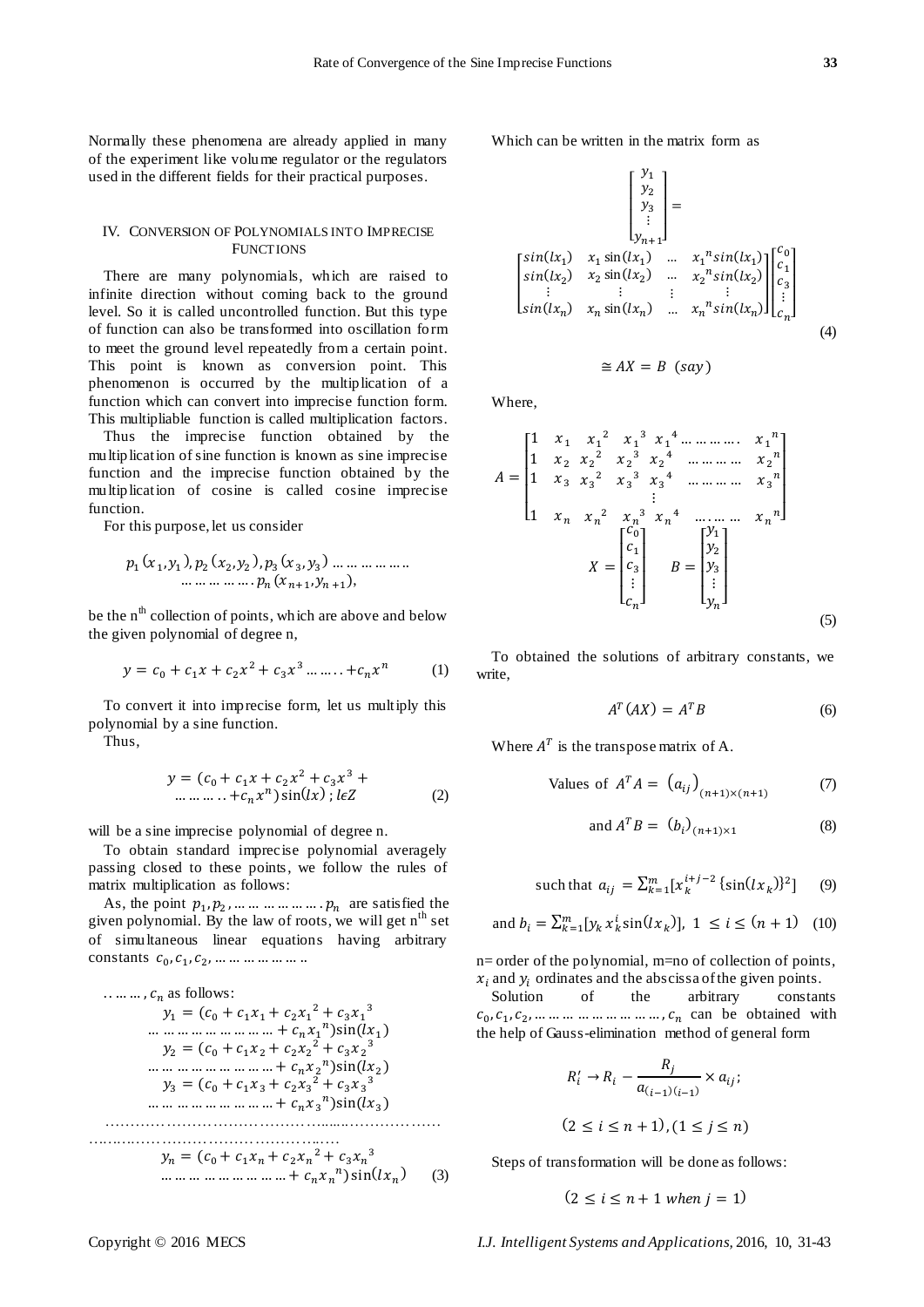$$
(3 \le i \le n+1 when j = 2)
$$
  
\n... ... ... ... ... ... ...  
\n
$$
(n+1 \le i \le n+1 when j = n)
$$
 (11)

These operations help us to get upper triangular matrix. By backward substitution we will get the solution of the mentioned arbitrary constants.

Thus any polynomial can be obtained into controllable form by multiplication of sine and cosine function.

For the different value of  $l$  we will get different value of the constants. Because of different value of the constants we will have different imprecise functions. This characteristic of function is very important in the field of applications.

# *A. Sine imprecise Polynomial of degree one-*

Example-1 (*Sine imprecise function of polynomial of degree one with angle, ):*

Let  $y = c_0 + c_1 x$  be a polynomial of degree one. So, in particular

$$
y = (c_0 + c_1 x) \sin(x) , \text{for } l = 1 \tag{12}
$$

is a sine imprecise polynomial of degree one.

Let us consider (1,3.2), (2,4),(3,-2.5), (4,-4.5),(5,6),(6,-7.5),(7,5.5) be the points in the data collection which are above and below the x-axis.

So, 
$$
x_1 = 1
$$
,  $x_2 = 2$ ,  $x_3 = 3$ ,  $x_4 = 4$ ,  
\n $x_5 = 5$ ,  $x_6 = 6$ ,  $x_7 = 7$   
\n $y_1 = 3.2$ ,  $y_2 = 4$ ,  $y_3 = -2.5$ ,  
\n $y_4 = -4.5$ ,  $y_5 = 6$ ,  $y_6 = -7.5$ ,  $y_7 = 5.5$ 

By the law of roots the given imprecise function satisfies the given collection of points to have linear simultaneous equation to form a matrix as follows:

From (4), (5), (6)  $\dots \dots \dots \dots$  (10), we have

$$
AX = B
$$
  
\n
$$
= > (AT A)X = AT B
$$
  
\nWhere,  $AT A = (a_{ij})_{(n+1) \times (n+1)}$   
\n $AT B = (a_{ij})_{(n+1) \times 1}, X = \begin{bmatrix} c_0 \\ c_1 \end{bmatrix}$ 

Such that 
$$
a_{ij} = \sum_{k=1}^{m} x_k^{i+j-2} \{ \sin(x_k) \}^2
$$

and 
$$
b_i = \sum_{k=1}^{m} y_k x_k^i \sin(x_k), \ 1 \le i \le (n+1)
$$

Here,  $m=no$ . of points=7,  $n=$  degree of the polynomial=1

$$
A^{T}A = (a_{ij})_{2 \times 2} \text{ and } A^{T}B = (b_{i})_{2 \times 1}
$$
  
Where  $a_{ij} = \sum_{k=1}^{7} x_{k}^{i+j-2} {\sin(x_{k})}^{2}$   
and  $b_{i} = \sum_{k=1}^{7} y_{k} x_{k}^{i} \sin(x_{k}), 1 \le i \le 2$ 

$$
a_{11} = \sum_{k=1}^{7} x_k^0 {\sin(x_k)}^2
$$
  
=  $\sin^2(x_1) + \sin^2(x_2) + \sin^2(x_3) + \sin^2(x_4)$   
+  $\sin^2(x_5) + \sin^2(x_6) + \sin^2(x_7)$   
= 0.04250,

$$
a_{12} = a_{21} = \sum_{k=1}^{7} x_k \{\sin(x_k)\}^2
$$
  
=  $x_1 \sin^2(x_1) + x_2 \sin^2(x_2) + x_3 \sin^2(x_3) + x_4 \sin^2(x_4)$   
+  $x_5 \sin^2(x_5) + x_6 \sin^2(x_6)$   
+  $x_7 \sin^2(x_7)$   
= 0.23883

$$
a_{22} = \sum_{k=1}^{7} x_k^2 \{ \sin(x_k) \}^2
$$
  
=  $x_1^2 \sin^2(x_1) + x_2^2 \sin^2(x_2) + x_3^2 \sin^2(x_3)$   
+  $x_4^2 \sin^2(x_4) + x_5^2 \sin^2(x_5)$   
+  $x_6^2 \sin^2(x_6) + x_7^2 \sin^2(x_7)$   
= 1.141868,

$$
b_1 = \sum_{k=1}^{7} y_k x_k \sin(x_k)
$$
  
=  $y_1 x_1 \sin(x_1) + y_2 x_2 \sin(x_2) + y_3 x_3 \sin(x_3)$   
+  $y_4 x_4 \sin(x_4) + y_5 x_5 \sin(x_5)$   
+  $y_6 x_6 \sin(x_6) + y_7 x_7 \sin(x_7)$   
= 1.345599

$$
b_2 = \sum_{k=1}^7 y_k x_k^2 \sin(x_k)
$$
  
=  $y_1 x_1^2 \sin(x_1) + y_2 x_2^2 \sin(x_2) + y_3 x_3^2 \sin(x_3)$   
+  $y_4 x_4^2 \sin(x_4) + y_5 x_5^2 \sin(x_5)$   
+  $y_6 x_6^2 \sin(x_6) + y_7 x_7^2 \sin(x_7)$   
= 12.10867

Thus 
$$
\begin{bmatrix} 0.04 & 0.23 \\ 0.23 & 1.41 \end{bmatrix} \begin{bmatrix} c_0 \\ c_1 \end{bmatrix} = \begin{bmatrix} 1.34 \\ 12.10 \end{bmatrix}
$$

From the formula (11), we have

$$
R'_{i} \rightarrow R_{i} - \frac{R_{j}}{a_{(i-1)(i-1)}} \times a_{ij}; (2 \le i \le 2), (1 \le j \le 1)
$$

$$
\begin{bmatrix} 0.04 & 0.23 \\ 0 & 0.087 \end{bmatrix} \begin{bmatrix} c_{0} \\ c_{1} \end{bmatrix} = \begin{bmatrix} 1.28 \\ 4.39 \end{bmatrix}
$$

$$
=
$$
 0.04 $c_0$  + 0.23 $c_1$  = 1.28, 0.087 $c_1$  = 4.39

So, 
$$
c_1 = \frac{4.39}{0.087} = 50.45
$$
,  
\n
$$
c_0 = \frac{1}{0.04} (1.28 - 0.23c_1)
$$
\n
$$
= \frac{1}{0.04} (1.28 - 0.23 \times 50.45) = -258.08
$$
\nSo,  $y = (-258.08 + 50.45x) \sin(x)$  (13)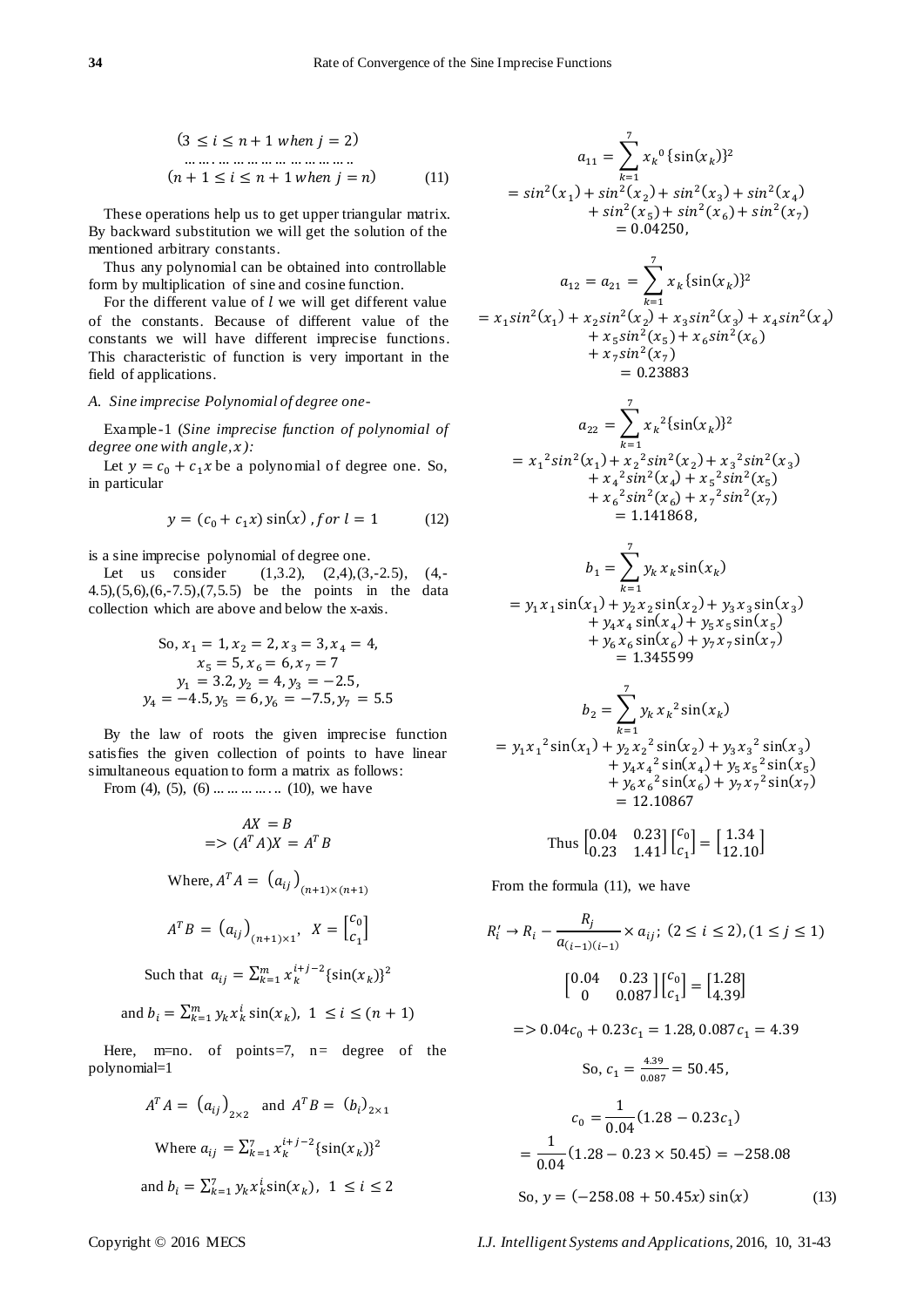

Fig.1. Graph of  $y = -258.08 + 50.45x$  and  $y = (-258.08 +$  $50.45x)sin(x)$ 

Here,  $\frac{256.06}{50.45}$  = 5.115 and  $\pi$  < 5.115 < 2 $\pi$ , for which  $x = \pi$  and  $2 \pi$  are the nearest two values such that  $sin(x) = 0$ 

So, the graph starts to oscillate from the point,  $x = \frac{5.115 + 2\pi}{2} \approx 5.699 (approx.)$  along the positive x- $\overline{2}$ axis and  $x = \frac{5}{x}$  $\frac{a_{3}+n}{2} \approx 4.128 (approx)$ . along the negative x-axis which is shown in the Fig1.

So,

$$
\left(\frac{5.115 + 2\pi}{2}, \left(-258.08 + 50.45\left(\frac{5.115 + 2\pi}{2}\right)\right)\sin\left(\frac{5.115 + 2\pi}{2}\right)\right)
$$

is called conversion point along the positive x-axis.

*Example-2 (Sine imprecise function of polynomial of degree one with angle, ):*

Let  $y = c_0 + c_1 x$  be a polynomial of degree one. So, in particular

$$
y = (c_0 + c_1 x) \sin(2x) , \text{for } l = 2 \tag{14}
$$

is an imprecise polynomial of degree one.

Let us consider the same example taken for the equation (12)

Here,  $(1,3.2)$ ,  $(2,4),(3,-2.5),(4,-4.5),(5,6),(6,-1.5)$ 7.5),(7,5.5)are the points in the data collection which are above and below the x-axis.

So, 
$$
x_1 = 1
$$
,  $x_2 = 2$ ,  $x_3 = 3$ ,  $x_4 = 4$ ,  
\t $x_5 = 5$ ,  $x_6 = 6$ ,  $x_7 = 7$   
\t $y_1 = 3.2$ ,  $y_2 = 4$ ,  $y_3 = -2.5$ ,  
\t $y_4 = -4.5$ ,  $y_5 = 6$ ,  $y_6 = -7.5$ ,  $y_7 = 5.5$ 

By the law of roots the given imprecise function satisfies the given collection of points to have linear simultaneous equation to form a matrix as follows:

From  $(4)$ ,  $(5)$ ,  $(6)$ ………...(10), we have

$$
AX = B
$$
  
=>  $(A^T A)X = A^T B$   
Where,  $A^T A = (a_{ij})_{(n+1)\times(n+1)}$   
 $A^T B = (b_i)_{(n+1)\times1}, X = \begin{bmatrix} c_0 \\ c_1 \end{bmatrix}$ 

Such that 
$$
a_{ij} = \sum_{k=1}^{m} x_k^{i+j-2} \{\sin(2x_k)\}^2
$$
 and  $b_i = \sum_{k=1}^{m} y_k x_k^i \sin(2x_k)$ ,  $1 \le i \le (n+1)$ 

Here,  $m=no$ . of points=7 and  $n=$  degree of the polynomial=1

$$
AT A = (a_{ij})2×2 \text{ and } AT B = (a_{ij})2×1
$$
  
\nWhere  $a_{ij} = \sum_{k=1}^{7} x_k^{i+j-2} \{\sin(2x_k)\}^2$  and  $b_i = \sum_{k=1}^{7} y_k x_k^{i} \sin(2x_k), 1 \le i \le 2$   
\n
$$
a_{11} = \sum_{k=1}^{7} x_k^{0} \{\sin(2x_k)\}^2
$$
  
\n
$$
= \sin^2(2x_1) + \sin^2(2x_2) + \sin^2(2x_3) + \sin^2(2x_4) + \sin^2(2x_5) + \sin^2(2x_6) + \sin^2(2x_7)
$$
  
\n
$$
= 0.16828,
$$

$$
a_{12} = a_{21} = \sum_{k=1}^{7} x_k \{\sin(2x_k)\}^2
$$
  
=  $x_1 \sin^2(2x_1) + x_2 \sin^2(2x_2) + x_3 \sin^2(2x_3)$   
+  $x_4 \sin^2(2x_4) + x_5 \sin^2(2x_5)$   
+  $x_6 \sin^2(2x_6) + x_7 \sin^2(2x_7)$   
= 0.94102,

$$
a_{22} = \sum_{k=1}^{7} x_k^2 {\sin(2x_k)}^2
$$
  
=  $x_1^2 \sin^2(2x_1) + x_2^2 \sin^2(2x_2) + x_3^2 \sin^2(2x_3)$   
+  $x_4^2 \sin^2(2x_4) + x_5^2 \sin^2(2x_5)$   
+  $x_6^2 \sin^2(2x_6) + x_7^2 \sin^2(2x_7)$   
= 5.60673,

$$
b_1 = \sum_{k=1}^7 y_k x_k \sin(x_k)
$$
  
=  $y_1 x_1 \sin(2x_1) + y_2 x_2 \sin(2x_2) + y_3 x_3 \sin(2x_3)$   
+  $y_4 x_4 \sin(2x_4) + y_5 x_5 \sin(2x_5)$   
+  $y_6 x_6 \sin(2x_6) + y_7 x_7 \sin(2x_7)$   
= 2.49223

$$
b_2 = \sum_{k=1}^7 y_k x_k^2 \sin(x_k)
$$
  
=  $y_1 x_1^2 \sin(2x_1) + y_2 x_2^2 \sin(2x_2) + y_3 x_3^2 \sin(2x_3)$   
+  $y_4 x_4^2 \sin(2x_4) + y_5 x_5^2 \sin(2x_5)$   
+  $y_6 x_6^2 \sin(2x_6) + y_7 x_7^2 \sin(2x_7)$   
= 23.96444

Thus 
$$
\begin{bmatrix} 0.16 & 0.94 \\ 0.94 & 5.60 \end{bmatrix} \begin{bmatrix} c_0 \\ c_1 \end{bmatrix} = \begin{bmatrix} 2.49 \\ 23.96 \end{bmatrix}
$$

From the formula (11),we have-

$$
R'_{i} \rightarrow R_{i} - \frac{R_{j}}{a_{(i-1)(i-1)}} \times a_{ij};
$$
  
\n
$$
\begin{array}{c} (2 \leq i \leq 2), (1 \leq j \leq 1) \\ [0.16 \quad 0.94] \begin{bmatrix} c_{0} \\ c_{1} \end{bmatrix} = \begin{bmatrix} 2.49 \\ 9.33 \end{bmatrix} \end{array}
$$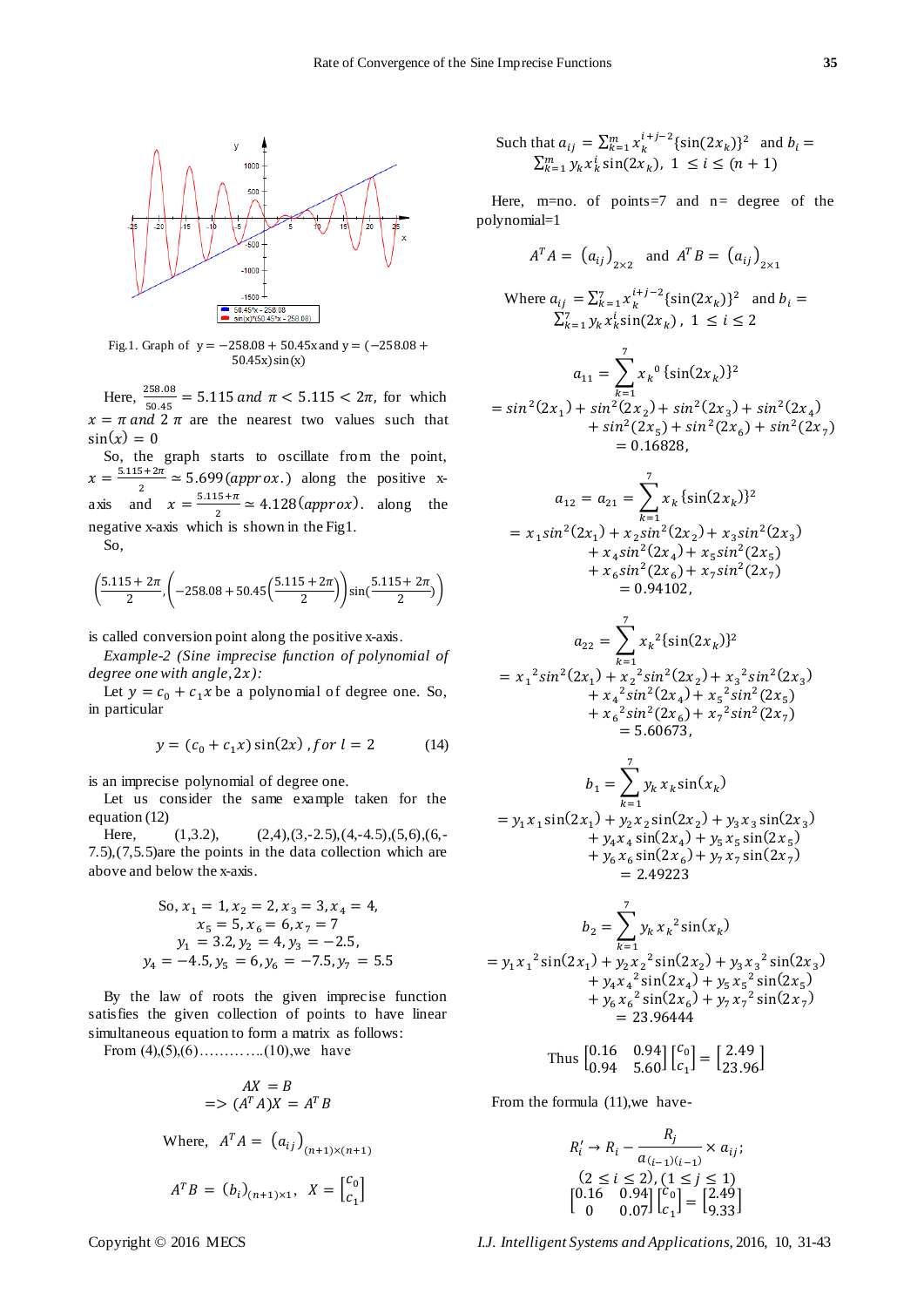So, as above we get

$$
= 0.16c_0 + 0.94c_1 = 2.49, \t 0.07c_1 = 9.33
$$

$$
c_1 = \frac{9.33}{0.07} = 133.28,
$$

$$
c_0 = \frac{1}{0.16}(2.49 - 0.94c_1)
$$

$$
= \frac{1}{0.16}(2.49 - 0.94 \times 133.28) = -746.64
$$

So, 
$$
y = (-746.64 + 133.28x) \sin(2x)
$$
 (15)



Fig.2. Graph of =  $(-746.64 + 133.28x)$  and  $y = (-746.64 +$  $133.28x)sin(2x)$ 

Here,  $\frac{740.04}{133.28} \approx 5.60$  and  $\frac{3h}{2}$  < for which  $x = \frac{3}{4}$  $\frac{\pi}{2}$  and  $2 \pi$  are the nearest two values such that  $sin(2x) = 0$ 

So, the graph starts to oscillate from the point,  $x=\frac{5}{x}$  $\frac{a_{2n}}{2} \approx 5.9423 \,(approx.)$  along the positive xaxis and  $x = \frac{2}{x}$  $\frac{30+3h}{4} \approx 5.156 (approx.)$  along the negative x-axis which is shown in the Fig 2. So,

$$
\left(\frac{5.60+2\pi}{2}, \left(\frac{-746.64+}{133.28\left(\frac{5.60+2\pi}{2}\right)}\right) \times \sin\left(2 \times \frac{5.60+2\pi}{2}\right)\right)
$$

is called conversion point along the positive x-axis.

*Example-3 (Sine imprecise function of polynomial of degree one with angle, ):*

Let  $y = c_0 + c_1 x$  be a polynomial of degree one. So, in particular

$$
y = (c_0 + c_1 x) \sin(3x) , \text{for } l = 3 \tag{16}
$$

is an imprecise polynomial of degree one.

Let us consider the same example for the equation (12)

Here, (1,3.2),(2,4),(3,-2.5),(4,-4.5),(5,6),(6,-7.5),(7,5.5) are the points in the data collection which are above and below the x-axis.

So, 
$$
x_1 = 1
$$
,  $x_2 = 2$ ,  $x_3 = 3$ ,  $x_4 = 4$ ,  
\n $x_5 = 5$ ,  $x_6 = 6$ ,  $x_7 = 7$   
\n $y_1 = 3.2$ ,  $y_2 = 4$ ,  $y_3 = -2.5$ ,

$$
y_4 = -4.5, y_5 = 6, y_6 = -7.5, y_7 = 5.5
$$

By the law of roots the given imprecise function satisfies the given collection of points to have linear simultaneous equation to form a matrix as follows: From  $(4)$ , $(5)$ , $(6)$ …………...(10),we have

$$
AX = B
$$
  
=>  $(A^T A)X = A^T B$   
Where,  $A^T A = (a_{ij})_{(n+1)\times(n+1)}$   
 $A^T B = (b_i)_{(n+1)\times 1}, X = \begin{bmatrix} c_0 \\ c_1 \end{bmatrix}$ 

Such that  $a_{ij} = \sum_{k=1}^{m} x_k^{i+j-2} \{ \sin(3x_k) \}^2$  and  $\sum_{k=1}^m y_k x_k^i \sin(3x_k)$ 

Here,  $m=no$ . of points=7 and  $n=$  degree of the polynomial=1

$$
A^T A = (a_{ij})_{2 \times 2} \text{ and } A^T B = (a_{ij})_{2 \times 1}
$$

Where 
$$
a_{ij} = \sum_{k=1}^{7} x_k^{i+j-2} \{\sin(3x_k)\}^2
$$
 and  $b_i = \sum_{k=1}^{7} y_k x_k^{i} \sin(3x_k)$ ,  $1 \le i \le 2$ 

$$
a_{11} = \sum_{k=1}^{7} x_k^0 \{ \sin(3x_k) \}^2
$$
  
= sin<sup>2</sup>(3x<sub>1</sub>) + sin<sup>2</sup>(3x<sub>2</sub>) + sin<sup>2</sup>(3x<sub>3</sub>) + sin<sup>2</sup>(3x<sub>4</sub>)  
+ sin<sup>2</sup>(3x<sub>5</sub>) + sin<sup>2</sup>(3x<sub>6</sub>) + sin<sup>2</sup>(3x<sub>7</sub>)  
= 0.27677,

$$
a_{12} = a_{21} = \sum_{k=1}^{7} x_k \{\sin(3x_k)\}^2
$$
  
=  $x_1^2 \sin^2(3x_1) + x_2^2 \sin^2(3x_2)$   
+  $x_3^2 \sin^2(3x_3) + x_4^2 \sin^2(3x_4)$   
+  $x_5^2 \sin^2(3x_5) + x_6^2 \sin^2(3x_6)$   
+  $x_7^2 \sin^2(3x_7)$   
= 2.077794,

$$
a_{22} = \sum_{k=1}^{7} x_k^2 {\sin(3x_k)}^2
$$
  
=  $x_1^2 \sin^2(3x_1) + x_2^2 \sin^2(3x_2) + x_3^2 \sin^2(3x_3)$   
+  $x_4^2 \sin^2(3x_4) + x_5^2 \sin^2(3x_5)$   
+  $x_6^2 \sin^2(3x_6) + x_7^2 \sin^2(3x_7)$   
= 12.36365,

$$
b_1 = \sum_{k=1}^7 y_k x_k \sin(3x_k)
$$
  
=  $y_1 x_1 \sin(3x_1) + y_2 x_2 \sin(3x_2) + y_3 x_3 \sin(3x_3)$   
+  $y_4 x_4 \sin(3x_4) + y_5 x_5 \sin(3x_5)$   
+  $y_6 x_6 \sin(3x_6) + y_7 x_7 \sin(3x_7)$   
= 3.744006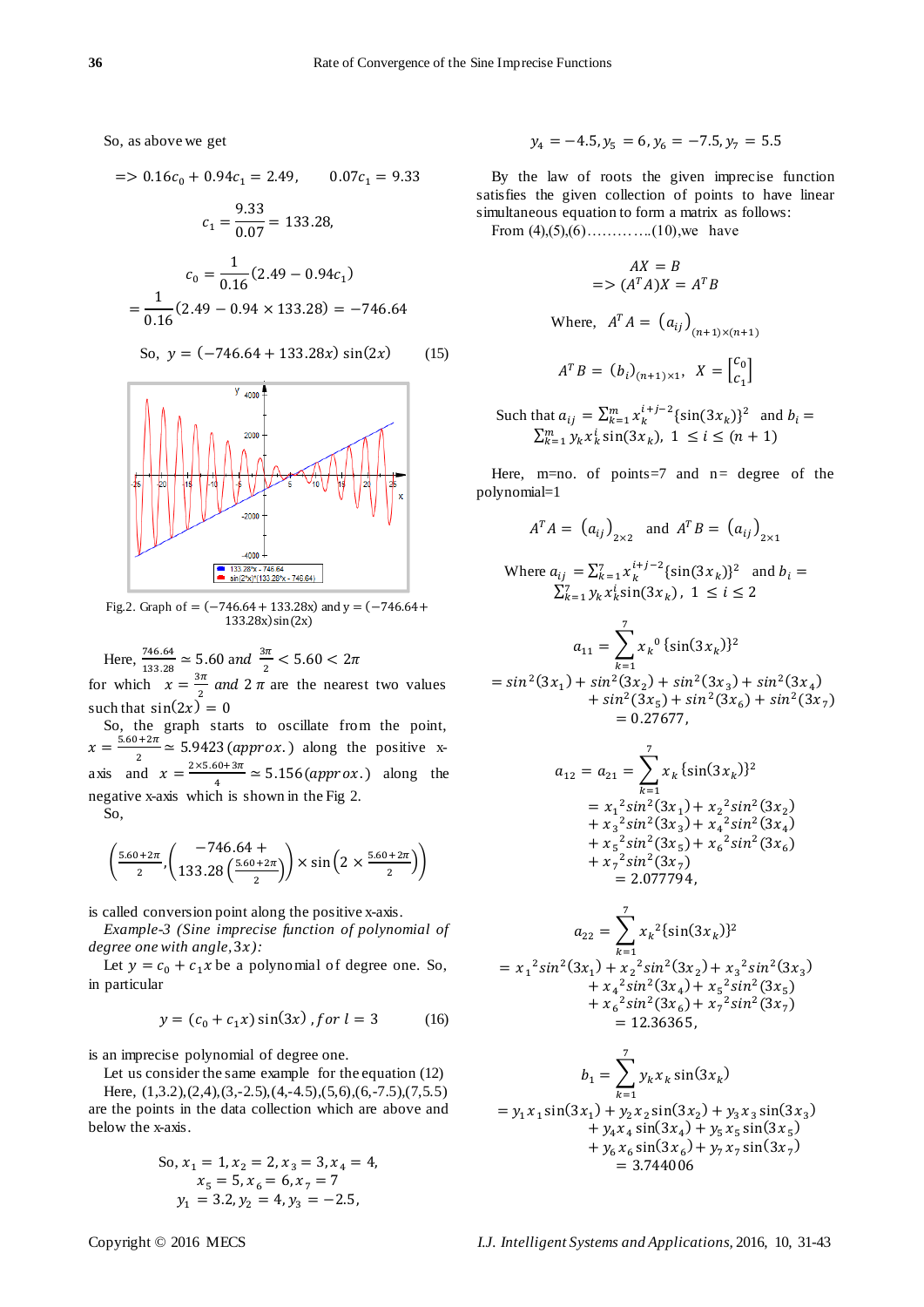(

$$
b_2 = \sum_{k=1}^7 y_k x_k^2 \sin(3x_k)
$$
  
\n
$$
y_1 x_1^2 \sin(x_1) + y_2 x_2^2 \sin(3x_2) + y_3 x_3^2 \sin(3x_3)
$$
  
\n
$$
+ y_4 x_4^2 \sin(3x_4) + y_5 x_5^2 \sin(3x_5)
$$
  
\n
$$
+ y_6 x_6^2 \sin(3x_6) + y_7 x_7^2 \sin(3x_7)
$$
  
\n= 35.319439

Thus 
$$
\begin{bmatrix} 0.27 & 2.07 \\ 2.07 & 12.36 \end{bmatrix} \begin{bmatrix} c_0 \\ c_1 \end{bmatrix} = \begin{bmatrix} 3.74 \\ 35.31 \end{bmatrix}
$$

From the formula (11),we have-

$$
R'_{i} \rightarrow R_{i} - \frac{R_{j}}{a_{(i-1)(i-1)}} \times a_{ij};
$$
  
(2 \le i \le 2), (1 \le j \le 1)  
[0.27 2.07] $\begin{bmatrix}c_{0} \\ c_{1} \end{bmatrix} = \begin{bmatrix}3.74 \\ 6.63\end{bmatrix}$ 

So, as above we get

 $\equiv$ 

$$
= 0.27c_0 + 2.07c_1 = 3.74, -3.51c_1 = 6.63
$$

$$
c_1 = \frac{6.63}{-3.51} = -1.888,
$$

$$
c_0 = \frac{1}{0.27}(3.74 - 2.07c_1)
$$

$$
= \frac{1}{0.27}(3.74 - 2.07 \times (-1.88))
$$

$$
= 28.26
$$

 $\sim$   $\sim$ 

So, 
$$
y = (28.26 - 1.88x) \sin(3x)
$$
 (17)



Fig. 3. Graph of  $y = (28.26 - 1.88x)$  and  $y = (28.26 - 1.88x)sin(3x)$ 

Here,  $\frac{26.26}{1.88} \approx 15.03 (approx.)$  and  $\frac{14h}{3} <$  $5\pi$ , for which  $x = \frac{1}{x}$  $\frac{4\pi}{3}$  and  $5\pi$  are the nearest two values such that  $sin(3x) = 0$ 

So, the graph starts to oscillate from the point,  $x=\frac{1}{x}$  $\frac{a_{3x-3h}}{2} \approx 15.370 (approx.)$  along the positive xaxis, and  $x = \frac{3}{x}$  $\frac{35+14h}{6} \approx 14.837 (approx.)$  along the

negative x-axis which is shown in the Fig 3. So,

$$
\left(\frac{15.03+5\pi}{2}, (28.26-1.88(\frac{15.03+5\pi}{2}))\sin(3 \times \frac{15.03+5\pi}{2})\right) \text{m}
$$

is called conversion point along the positive x-axis.

*B. Sine imprecise function of polynomial of degree two:*

Let  $y = c_0 + c_1 x + c_1 x^2$  be a polynomial of degree two. So, in particular

$$
y = (c_0 + c_1 x + c_1 x^2) \sin(x) , \text{for } l = 1 \qquad (18)
$$

is an imprecise polynomial of degree two. Let us consider (1,0.5), (2,2.5),(3,2),(4,4),  $(5,3.5),(6,6),(7,7)$  be the points in the data collection.

So, 
$$
x_1 = 1
$$
,  $x_2 = 2$ ,  $x_3 = 3$ ,  
\n $x_4 = 4$ ,  $x_5 = 5$ ,  $x_6 = 6$ ,  $x_7 = 7$   
\n $y_1 = 0.5$ ,  $y_2 = 2.5$ ,  $y_3 = 2$ ,  
\n $y_4 = 4$ ,  $y_5 = 3.5$ ,  $y_6 = 6$ ,  $y_7 = 5.5$ 

From  $(4)$ ,  $(5)$ ,  $(6)$ ………...(10), we have

$$
AX = B
$$
  
=>  $(A^T A)X = A^T B$   
Where  $A^T A = (a_{ij})_{(n+1)\times(n+1)}$   
and  $A^T B = (b_{i1})_{(n+1)\times1}$ 

Such that  $a_{ij} = \sum_{k=1}^{m} x_k^{i+j-2} \{ \sin(x_k) \}^2$  and  $\sum_{k=1}^m y_k x_k^i \sin(x_k)$ 

Here, m=no. of points=7 and n= degree of the polynomial=2

$$
AT A = (aij)3×3 and AT B = (aij)3×1
$$
  
Where  $a_{ij} = \sum_{k=1}^{7} x_k^{i+j-2} \{\sin(x_k)\}^2$   
and  $b_i = \sum_{k=1}^{7} y_k x_k^{i} \sin(x_k), 1 \le i \le 3$   
 $a_{11} = \sum_{k=1}^{7} x_k^{0} \{\sin(x_k)\}^2 = 0.0148521,$   
 $a_{12} = \sum_{k=1}^{7} x_k \{\sin(x_k)\}^2 = 0.341889,$   
 $a_{13} = \sum_{k=1}^{7} [x_k^{2} \{\sin(x_k)\}^2] = 1.418684$   
 $a_{21} = \sum_{k=1}^{7} x_k \{\sin(x_k)\}^2 = 0.341889,$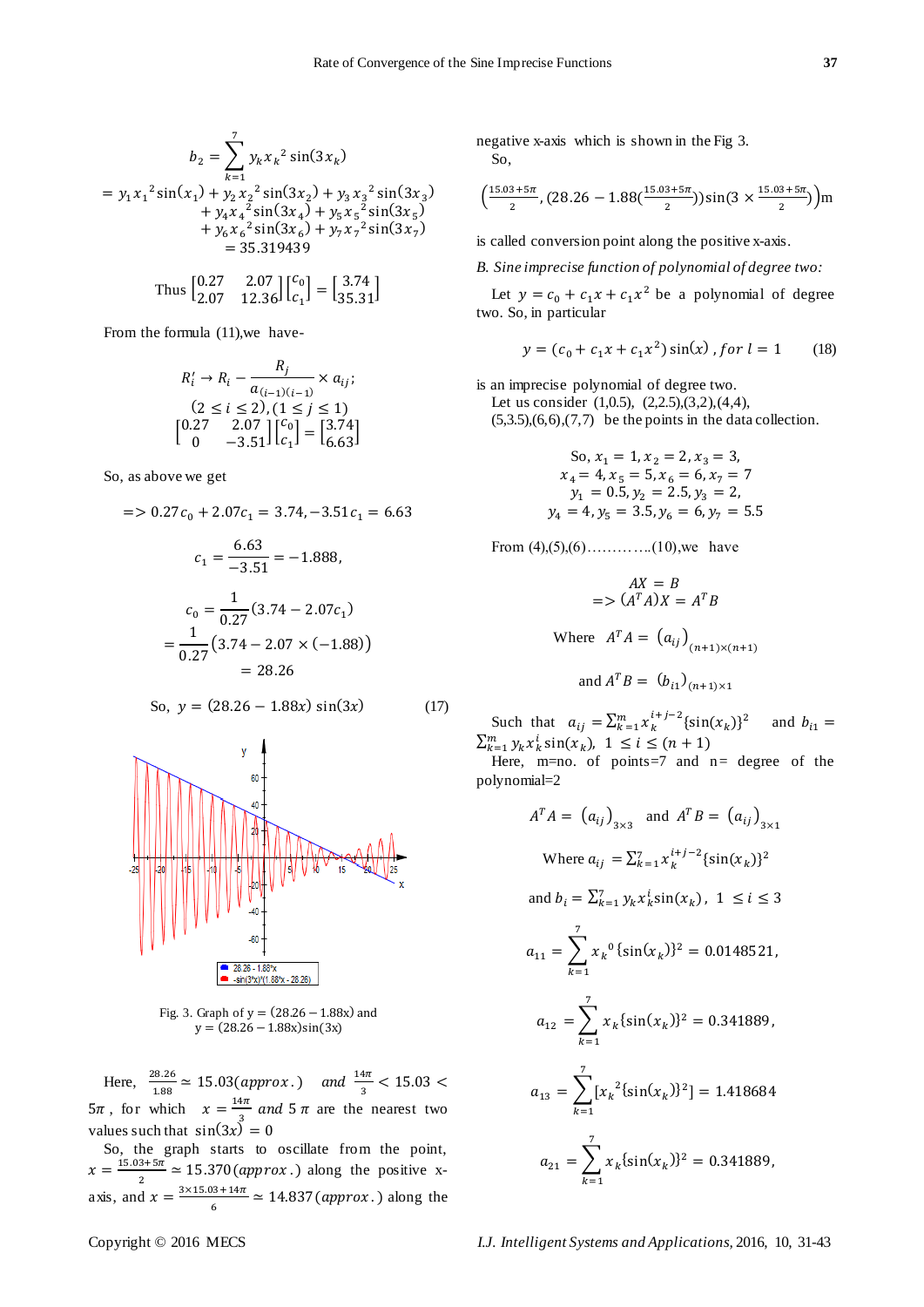$$
a_{22} = \sum_{k=1}^{7} x_k^2 \{ \sin(x_k) \}^2 = 1.1418684,
$$
  
\n
$$
a_{23} = \sum_{k=1}^{7} x_k^3 \{ \sin(x_k) \}^2 = 8.799282
$$
  
\n
$$
a_{31} = \sum_{k=1}^{7} x_k^2 \{ \sin(x_k) \}^2 = 1.1418684,
$$
  
\n
$$
a_{32} = \sum_{k=1}^{7} x_k^3 \{ \sin(x_k) \}^2 = 8.799282,
$$
  
\n
$$
a_{33} = \sum_{k=1}^{7} x_k^4 \{ \sin(x_k) \}^2 = 56.055255
$$

And

$$
b_1 = \sum_{k=1}^7 x_k y_k \sin(x_k) = 11.593562,
$$
  
\n
$$
b_2 = \sum_{k=1}^7 x_k^2 y_k \sin(x_k) = 68.812246,
$$
  
\n
$$
b_3 = \sum_{k=1}^7 x_k^3 y_k \sin(x_k) = 424.896557
$$

Thus the simultaneous equation is converted into following simple matrix form:

| $[0.015 \quad 0.34]$                        |  |  |                                                                                                                                                                                |  |
|---------------------------------------------|--|--|--------------------------------------------------------------------------------------------------------------------------------------------------------------------------------|--|
| $\begin{bmatrix} 0.34 & 1.14 \end{bmatrix}$ |  |  | 0.34 1.14 $\begin{bmatrix} c_0 \\ c_1 \\ 8.80 \\ 56.06 \end{bmatrix} \begin{bmatrix} c_0 \\ c_1 \\ c_1 \end{bmatrix} = \begin{bmatrix} 11.59 \\ 68.81 \\ 424.90 \end{bmatrix}$ |  |
| L 1.14                                      |  |  |                                                                                                                                                                                |  |

From the formula (11),we have-

$$
R'_i \rightarrow R_i - \frac{R_j}{a_{(i-1)(i-1)}} \times a_{ij};
$$
  
\n
$$
(2 \le i \le 3); j = 1
$$
  
\n
$$
\approx \begin{bmatrix} 0.015 & 0.34 & 1.14 \\ 0 & -6.56 & -17.04 \\ 0 & -17.04 & -30.58 \end{bmatrix} \begin{bmatrix} c_0 \\ c_1 \\ c_1 \\ c_1 \end{bmatrix}
$$
  
\n
$$
= \begin{bmatrix} 11.59 \\ -193.89 \\ -455.94 \end{bmatrix}
$$
  
\n
$$
R'_i \rightarrow R_i - \frac{R_j}{a_{(i-1)(i-1)}} \times a_{ij};
$$
  
\n
$$
(2 \le i \le 3); j = 2
$$
  
\n
$$
\approx \begin{bmatrix} 0.015 & 0.34 & 1.14 \\ 0 & -6.59 & -17.04 \\ 0 & 0 & 461.55 \end{bmatrix} \begin{bmatrix} c_1 \\ c_1 \\ c_1 \end{bmatrix} = \begin{bmatrix} 11.59 \\ -193.8 \\ 5143.86 \\ 5143.86 \\ = > 0.015c_0 + 0.34c_1 + 1.14c_2 = 11.59 \\ = > -6.59c_1 - 17.04c_2 = -193.98
$$

]

$$
461.55c_2 = 5143.86
$$

So, 
$$
c_0 = -78.13
$$
,  $c_1 = 0.63$ ,  $c_2 = 11.14$  and  $y = (-78.13 + 0.63x + 11.14x^2)\sin(x)$  (19)



Fig.4. 2D graph of  $y = (-78.13 + 0.63x + 11.14x^2)$ 

Thus the solution is

$$
x = \frac{0.63 \pm \sqrt{0.63^2 + 4 \times 78.13 \times 11.14}}{2 \times 78.13}
$$
  
= 0.38(*approx*), -0.37(*approx*)  
*and* -  $\pi$  < 0.37 < 0 *and* 0 < x < \pi

So, the graph starts to oscillate from the point,  $x = \frac{0.38 + \pi}{2} \approx 1.76 (approx)$  along the positive x-axis,  $\overline{2}$ 

and  $x = \overline{ }$  $\frac{37-n}{2} \approx -1.75(\text{approx})$  along the negative x-axis which is shown in the Fig 4.

So,

$$
\left(\frac{0.38+\pi}{2}, \left(-78.13 + 0.63\left(\frac{0.38+\pi}{2}\right) + 11.14\left(\frac{0.38+\pi}{2}\right)^2\right)\sin\left(\frac{0.38+\pi}{2}\right)\right)
$$

is called conversion point along the positive x-axis.

Further from the same point, imprecise function will come back to the original function of polynomial when we remove the multip lication factors. So sometime it is called diversion point of the imprecise function with respect to the multiplication factor sine.

Thus from the above calculations, we have observed that if the angle of the trigonometry function is increased then conversion point come closer to the origin of the coordinate axis system. It means that considered experiment starts to oscillate within the short period of time to have short wave length and larger energy in the system.

For example if the wings of a Generator moves more angle then speed is increased and the energy output will be larger and larger due to short wave length and the closer conversion point.

# V. RATE EFFECT OF IMPRECISENESS FOR THE IMPRECISE **FUNCTIONS**

It is the ratio of the volume occupied by the objects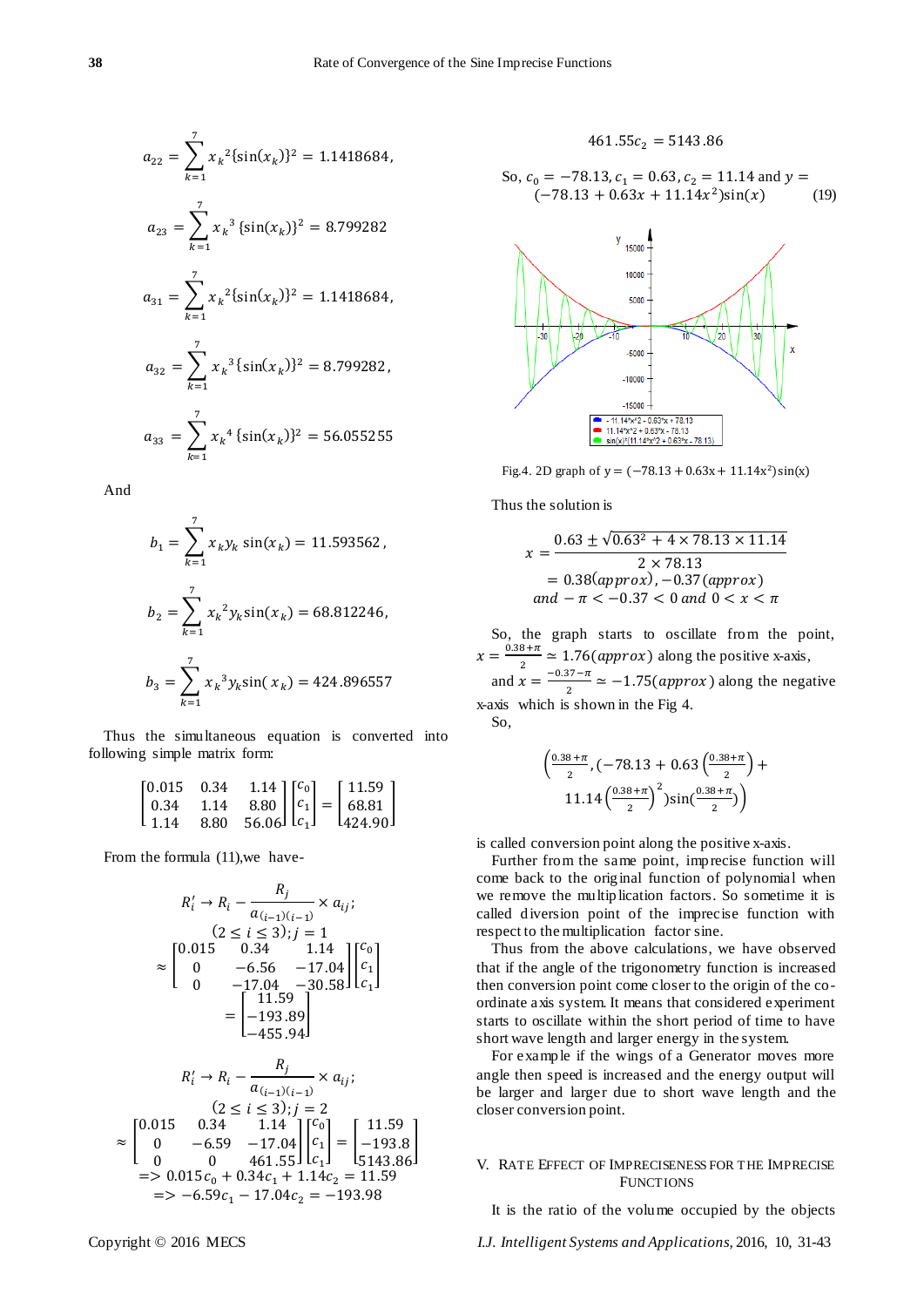and the volume of the place where the object is used. This value gives us information for any places whether the design experiment is properly done or not. If it is not properly designed then we will modify it again and again. Normally one is the value of the rate effect of impreciseness for which an experiment well designed or not is counted. To study how per the behavior of the object is effecting to the medium, it is very much necessary to know area occupied by any particular object.

*A. Area bounded by sine imprecise functions of polynomial of degree one:*

To obtain area by the help of integration all the interval cannot be allowed to take as a limit for the imprecise function. For example-

$$
\int_{0}^{2\pi} (c_0 + c_1 x) \sin(x) dx = 0,
$$
  

$$
\int_{0}^{\pi} (c_0 + c_1 x) \sin(2x) dx = 0
$$

etc. For this reason to obtain area of an imprecise function imprecise number will be taken as a limit of the integration. After defining area obtained by the imprecise number we will obtain area of the imprecise function for any interval in the summation form.

# *(i) Sine imprecise function of angle multiplication one:*

Thus for an imprecise function,

for 
$$
l = 1
$$
,  $y = (c_0 + c_1 x) \sin(x)$ ,

we have section of intervals,  $\left[0, \frac{\pi}{2}\right]$  $\frac{\pi}{2}$ ,  $\pi$ ,  $\left[\pi,\frac{3}{2}\right]$  $\frac{\pi}{2}$ ,  $2\pi$ ,

$$
\left[2\pi,\frac{5\pi}{2},3\pi\right],\left[3\pi,\frac{7\pi}{2},4\pi\right],\ldots
$$

having indicator functions for as follows:

$$
\mu_N(x) = \begin{cases} \emptyset(x); & 0 \le x \le \frac{n\pi}{2} \\ \varphi(x); & \frac{n\pi}{2} \le x \le n\pi \end{cases}
$$
  
such that  $\emptyset(0) = \varphi(n\pi) = 0$   
and  $\emptyset(\frac{n\pi}{2}) = \varphi(\frac{n\pi}{2})$  (20)

Here, the function has maximum level at the point  $=\frac{n}{2}$  $\frac{m}{2}$ .

So, we can call,  $\left[0, \frac{\pi}{2}\right]$  $\left[\frac{\pi}{2}, \pi\right], \left[\pi, \frac{3}{2}\right]$  $\left[\frac{3\pi}{2}, 2\pi\right], \left[2\pi, \frac{5\pi}{2}\right]$  $\frac{\pi}{2}$ , 3 $\pi$ ,  $\left[3\pi,\frac{7}{2}\right]$  + ………………………………..……. are an imprecise number. Since the indicator function has membership function and the reference function for an

imprecise number. The area of the imprecise function

will be measured in our system separately for the respective function so that we can have better information how their character change for long interval in an imprecise function. Here the limit of the integrations are taken in between maximum and minimum point, as in between this two points the above mentioned membership function and the reference functions are counted. For this example let us define the area bounded by an imprecise function of degree one obtained by sine multiplication of function as follows:

$$
I_{1} = \int_{0}^{\frac{\pi}{2}} (c_{0} + c_{1}x) \sin(x) dx = C_{0} + C_{1}
$$
\n
$$
I_{2} = \int_{\frac{\pi}{2}}^{\pi} (c_{0} + c_{1}x) \sin(x) dx
$$
\n
$$
= C_{0} + C_{1}(\pi - 1)
$$
\n
$$
\frac{3\pi}{2}
$$
\n
$$
I_{3} = \int_{\frac{\pi}{2}}^{\frac{\pi}{2}} (c_{0} + c_{1}x) \sin(x) dx
$$
\n
$$
= -C_{0} - C_{1}(\pi + 1)
$$
\n
$$
I_{4} = \int_{\frac{2\pi}{2}}^{\frac{2\pi}{2}} (c_{0} + c_{1}x) \sin(x) dx
$$
\n
$$
= -C_{0} - C_{1}(2\pi - 1)
$$
\n
$$
\frac{5\pi}{2}
$$
\n
$$
I_{5} = \int_{\frac{2\pi}{2}}^{\frac{\pi}{2}} (c_{0} + c_{1}x) \sin(x) dx
$$
\n
$$
= C_{0} + C_{1}(2\pi + 1)
$$
\n
$$
\frac{3\pi}{2}
$$
\n
$$
I_{6} = \int_{\frac{5\pi}{2}}^{\frac{\pi}{2}} (c_{0} + c_{1}x) \sin(x) dx
$$
\n
$$
= -C_{0} + C_{1}(3\pi - 1)
$$
\n
$$
\frac{7\pi}{2}
$$
\n
$$
I_{7} = \int_{\frac{7\pi}{2}}^{\frac{\pi}{2}} (c_{0} + c_{1}x) \sin(x) dx
$$
\n
$$
= -C_{0} - C_{1}(3\pi + 1)
$$
\n
$$
I_{8} = \int_{\frac{\pi}{2}}^{\frac{\pi}{2}} (c_{0} + c_{1}x) \sin(x) dx
$$
\n
$$
= -C_{0} - C_{1}(4\pi - 1) \quad \text{so on.}
$$

Here, negative signs are shown area bounded by the imprecise function lower part of the x-axis.

Area of the membership imprecise function  $=$  *I*  $|I_3| + |I_5| + |I_7| = \frac{n}{2}$  $\frac{n}{2}c_0 + c_1 \sum_{k=1}^{\infty}$  $\frac{2}{k-1}[(k-1)\pi+1]$ ; n=8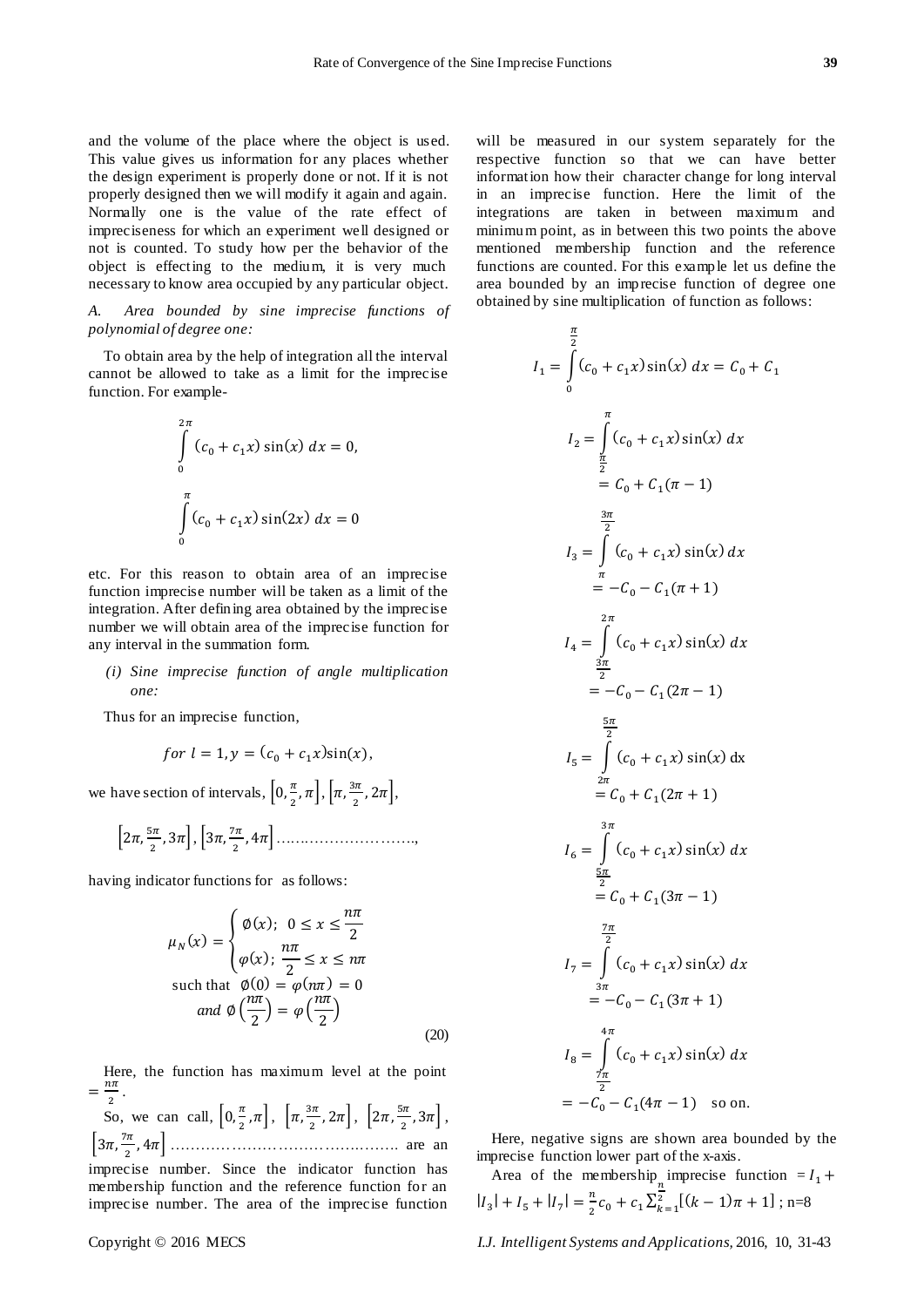Area of the reference imprecise function is

$$
I_2 + |I_4| + I_6 + |I_8| = \frac{n}{2}c_0 + c_1 \sum_{k=1}^{\frac{n}{2}} [k\pi - 1]; \quad n = 8
$$

Area of this imprecise function for this interval is

$$
I_1 + I_2 + |I_3| + |I_4| + I_5 + |I_7| + |I_8|
$$
  
= 
$$
\int_{0}^{4\pi} (c_0 + c_1 x) \sin(x) dx
$$
  
= 
$$
(2 \times 4 \times 1) c_0 + c_1 \sum_{k=1}^{4} [(2k - 1)\pi]
$$

Thus the area of this imprecise function in the interval [0, $\pi$ ] is

$$
I_n = \int_{0}^{n\pi} (c_0 + c_1 x) \sin(x) dx
$$
  
=  $(2n.1)c_0 + c_1 \sum_{k=1}^{n} [(2k - 1)\pi]$  (21)

This value is known as the membership value of the sine imprecise polynomial of degree one for the angle  $x$ .

Thus  $\frac{n}{Total\ area\ bounded\ by\ the\ experiment}$ ;  $n \in N$  is called rate per imprecise number of the respective intervals.

So,  $\frac{\sum I}{\sum I}$  $\frac{\sum t_i}{\sum t_i}$  is called  $\sum t_i$  is called rate of convergence of the imprecise function.

If , ∑  $\frac{\sum t_n}{\sum t_n}$ ;  $n \in N$   $\leq 1$ , the system is completely controllable. Otherwise we have to modify this function to into the controllable form.

Variance of this function in the respective interval is  $\sigma^2 = \left[ \frac{\sum l_n}{\sum l_n} \right]$  $\frac{(2 \ln 3)}{10 \cdot \text{of observation}}$ 

Standard deviation,

$$
\sum \sqrt{\left(\frac{l_n}{\text{Total area bounded by the experiment}}; n \in N\right)^2}
$$

Here the variance is the variation of area in the function for the different intervals.

*(ii) Sine imprecise function of angle multiplication two:*

For an imprecise function,

for 
$$
l = 2
$$
,  $y = (c_0 + c_1 x) \sin(2x)$ ,

we have section of intervals,  $\left[0,\frac{\pi}{2}\right]$  $\frac{\pi}{4}, \frac{\pi}{2}$  $\frac{\pi}{2}$ ,  $\left[\frac{\pi}{2}\right]$  $\frac{\pi}{2}$ ,  $\frac{3}{4}$  $\left[\frac{3\pi}{4}, \pi\right], \left[2\pi, \frac{5\pi}{4}\right]$  $\left[\frac{3\pi}{2}, 3\pi\right], \left[3\pi, \frac{7\pi}{2}\right]$  +…………… ….……, having indicator functions for as follows:

$$
\mu_N(x) = \begin{cases} \phi(x); & 0 \le x \le \frac{n\pi}{4} \\ \varphi(x); & \frac{n\pi}{4} \le x \le \frac{n\pi}{2} \end{cases}
$$

such that 
$$
\emptyset(0) = \varphi\left(\frac{n\pi}{2}\right) = 0
$$
  
and  $\emptyset\left(\frac{n\pi}{4}\right) = \varphi\left(\frac{n\pi}{4}\right)$  (22)

Here, function has maximum level at the point  $=\frac{n}{f}$  $\frac{1}{2}$ . So we can call,

$$
\left[0, \frac{\pi}{4}, \frac{\pi}{2}\right], \left[\frac{\pi}{2}, \frac{3\pi}{4}, \pi\right], \left[2\pi, \frac{5\pi}{2}, 3\pi\right], \left[3\pi, \frac{7\pi}{2}, 4\pi\right], \dots
$$

are all an imprecise numbers. Now,

$$
I_{1} = \int_{0}^{\frac{\pi}{4}} (c_{0} + c_{1}x) \sin(2x) dx = \frac{c_{0}}{2} + \frac{c_{1}}{4}
$$
  
\n
$$
I_{2} = \int_{\frac{\pi}{4}}^{\frac{\pi}{2}} (c_{0} + c_{1}x) \sin(2x) dx
$$
  
\n
$$
= + \frac{c_{0}}{2} + \frac{c_{1}(\pi - 1)}{4}
$$
  
\n
$$
I_{3} = \int_{\frac{\pi}{4}}^{\frac{3\pi}{4}} (c_{0} + c_{1}x) \sin(x) dx
$$
  
\n
$$
= -\frac{c_{0}}{2} - \frac{c_{1}(\pi + 1)}{4}
$$
  
\n
$$
I_{4} = \int_{\frac{3\pi}{4}}^{\pi} (c_{0} + c_{1}x) \sin(2x) dx
$$
  
\n
$$
= -\frac{c_{0}}{2} - \frac{c_{1}(2\pi - 1)}{4}
$$
  
\n
$$
I_{5} = \int_{\frac{\pi}{4}}^{\frac{\pi}{4}} (c_{0} + c_{1}x) \sin(2x) dx
$$
  
\n
$$
= \frac{c_{0}}{2} + \frac{c_{1}(2\pi + 1)}{4}
$$
  
\n
$$
I_{6} = \int_{\frac{\pi}{4}}^{\frac{3\pi}{2}} (c_{0} + c_{1}x) \sin(2x) dx
$$
  
\n
$$
= \frac{c_{0}}{2} + \frac{c_{1}(3\pi - 1)}{4}
$$
  
\n
$$
I_{7} = \int_{\frac{3\pi}{2}}^{\frac{7\pi}{4}} (c_{0} + c_{1}x) \sin(2x) dx
$$
  
\n
$$
= -\frac{c_{0}}{2} - \frac{c_{1}(3\pi + 1)}{4}
$$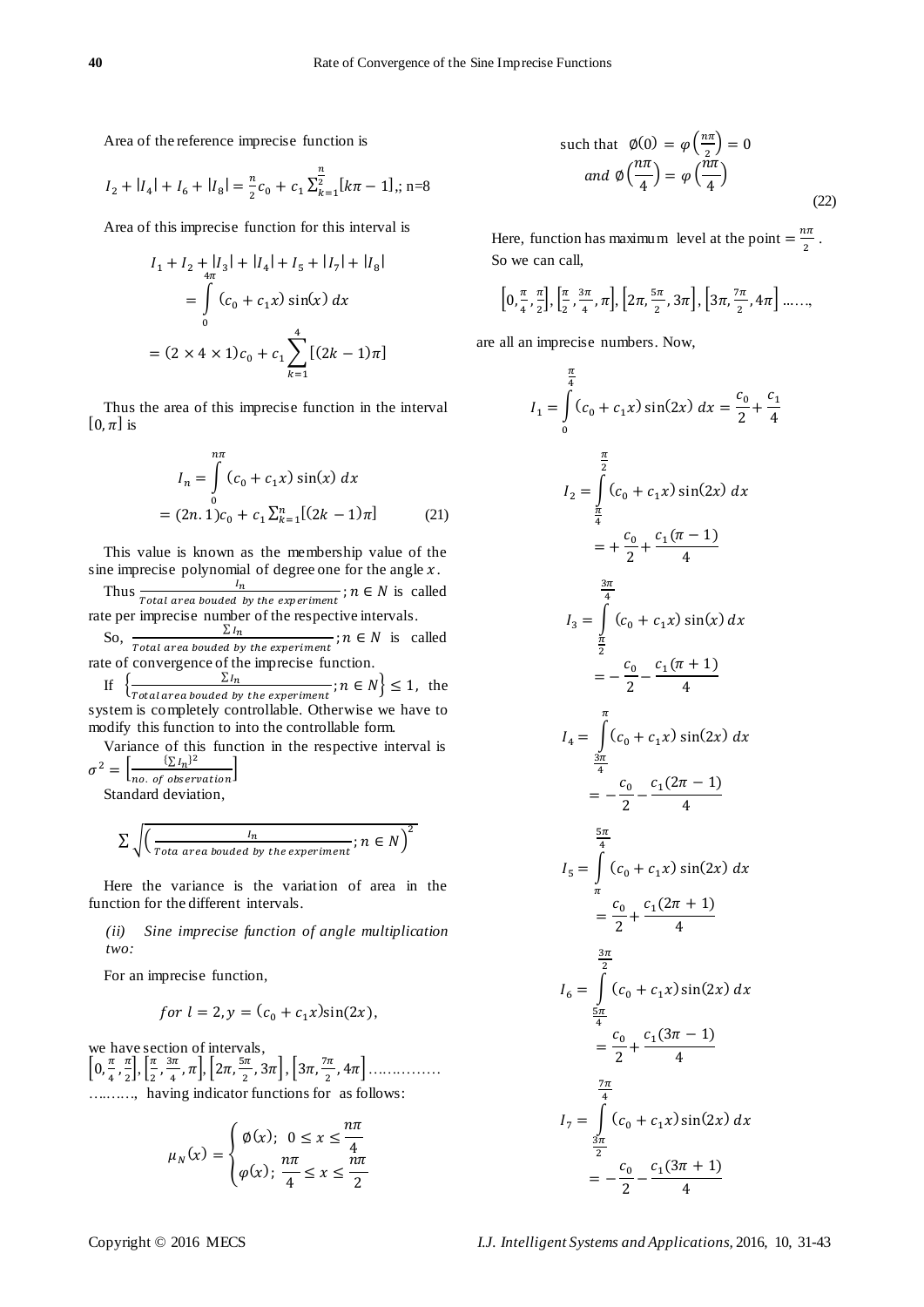$$
I_8 = \int_{\frac{7\pi}{4}}^{2\pi} (c_0 + c_1 x) \sin(2x) dx
$$
  
=  $-\frac{c_0}{2} - \frac{c_1(4\pi - 1)}{4}$  so on.

Here, negative signs are shown area bounded by the imprecise function lower part of the x-axis.

Area of the membership imprecise function is  $=I_1 +$  $|I_3| + |I_5| + |I_7|$ 

$$
= \frac{n}{2}c_0 + \frac{c_1}{2^2}\sum_{k=1}^{\frac{n}{2}} [(k-1)\pi + 1]; n = 8
$$

Area of the reference imprecise function is

$$
I_2 + |I_4| + |I_6 + |I_8|
$$
  
=  $\frac{n}{2}c_0 + \frac{c_1}{2^2} \sum_{k=1}^{\infty} [k\pi - 1]; n = 8$ 

Area of this imprecise function in this interval is

$$
I_1 + I_2 + |I_3| + |I_4| + I_5 + |I_7| + |I_8|
$$
  
= 
$$
\int_{0}^{1} (c_0 + c_1 x) \sin(2x) dx
$$
  
= 
$$
\frac{(2 \times 2 \times 2)c_0}{2} + \frac{c_1}{2^2} \sum_{k=1}^{2 \times 2} [(2k - 1)\pi]
$$
  

$$
\int_{0}^{4\pi} (c_0 + c_1 x) \sin(2x) dx
$$
  
= 
$$
\frac{(2 \times 4 \times 2)c_0}{2} + \frac{c_1}{2^2} \sum_{k=1}^{2 \times 4} [(2k - 1)\pi]
$$

Thus the area of the imprecise the function in the interval [0,  $\pi$ ] is

$$
I_n = \int_0^{n\pi} (c_0 + c_1 x) \sin(2x) dx
$$
  
=  $\frac{c_0}{2} (2n \times 2) + \frac{c_1}{2^2} \sum_{k=1}^{2n} [(2k - 1)\pi]$  (23)

This value is known as the membership value of the sine imprecise polynomial of degree one for the angle  $2x$ .

Thus  $\frac{n}{Total\ area\ bounded\ by\ the\ experiment}$ ;  $n \in N$  is called rate per imprecise number of the respective intervals.

So,  $\frac{\sum l}{\sum l}$  $\frac{\Delta n}{\Delta n}$  is called  $\Delta n$  is called  $\Delta n$  is called rate of convergence of the imprecise function.

If 
$$
\left\{ \frac{\sum I_n}{\text{Total area bounded by the experiment}}; n \in N \right\} \le 1
$$
, the system is completely controllable. Otherwise we have to modify this function to into the controllable form.

Variance of this function in the respective interval is  $\sigma^2 = \left[\frac{\sum I_n}{\sum I_n}\right]$  $\perp$ 

$$
= \left[\frac{1}{\text{no. of observation}}\right]
$$
  
Standard deviation,

$$
\sum \sqrt{\left(\frac{l_n}{\text{Total area bounded by the experiment}}; n \in N\right)^2}
$$

Here the variance is the variation of area in the function for the different intervals.

*(iii) Sine imprecise function of angle multiplication three:*

For an imprecise function,

$$
for l = 3, y = (c_0 + c_1 x)sin(3x)
$$

we have section of intervals,  $\left[0, \frac{\pi}{6}\right]$  $\frac{\pi}{6}, \frac{\pi}{3}$  $\left[\frac{\pi}{3}\right]$ ,  $\left[\frac{\pi}{3}\right]$  $\frac{\pi}{3}, \frac{\pi}{2}$  $\frac{\pi}{2}$ ,  $\frac{2}{\pi}$  $\frac{2\pi}{3}$ ,  $\left\lceil \frac{2}{\epsilon} \right\rceil$  $\frac{2\pi}{3}, \frac{5\pi}{3}$  $\left[\frac{5\pi}{6}, \pi\right], \left[\pi, \frac{7}{4}\right]$  $\frac{7\pi}{6}, \frac{4\pi}{1}$  + …………………………, having indicator functions for as follows:

$$
\mu_N(x) = \begin{cases} \emptyset(x); & 0 \le x \le \frac{n\pi}{6} \\ \varphi(x); & \frac{n\pi}{6} \le x \le \frac{n\pi}{3} \end{cases}
$$
  
such that  $\emptyset(0) = \varphi\left(\frac{n\pi}{3}\right) = 0$   
and  $\emptyset\left(\frac{n\pi}{6}\right) = \varphi\left(\frac{n\pi}{6}\right)$  (24)

Here, function has maximum level at the point  $=$   $\frac{n}{l}$  $\frac{m}{2}$ . So we can call,  $\left[0, \frac{\pi}{6}\right]$  $\frac{\pi}{6}, \frac{\pi}{3}$  $\frac{\pi}{3}$ ,  $\frac{\pi}{3}$  $\frac{\pi}{3}, \frac{\pi}{2}$  $\frac{\pi}{2}$ ,  $\frac{2}{3}$  $\left[\frac{2\pi}{3}\right], \left[\frac{2\pi}{3}\right]$  $\frac{2\pi}{3}, \frac{5}{4}$  $\frac{5\pi}{6}, \pi$ ,  $\left[\pi,\frac{7}{2}\right]$  $\frac{7\pi}{6}, \frac{4\pi}{1}$  +…………………………………….., are all an imprecise number. Now,

$$
I_1 = \int_0^{\frac{\pi}{6}} (c_0 + c_1 x) \sin(3x) dx = \frac{c_0}{3} + \frac{c_1}{9}
$$
  

$$
I_2 = \int_0^{\frac{\pi}{3}} (c_0 + c_1 x) \sin(3x) dx
$$
  

$$
= \frac{c_0}{3} + \frac{c_1(\pi - 1)}{9}
$$
  

$$
I_3 = \int_0^{\frac{\pi}{2}} (c_0 + c_1 x) \sin(3x) dx
$$
  

$$
= -\frac{c_0}{3} - \frac{c_1(\pi + 1)}{9}
$$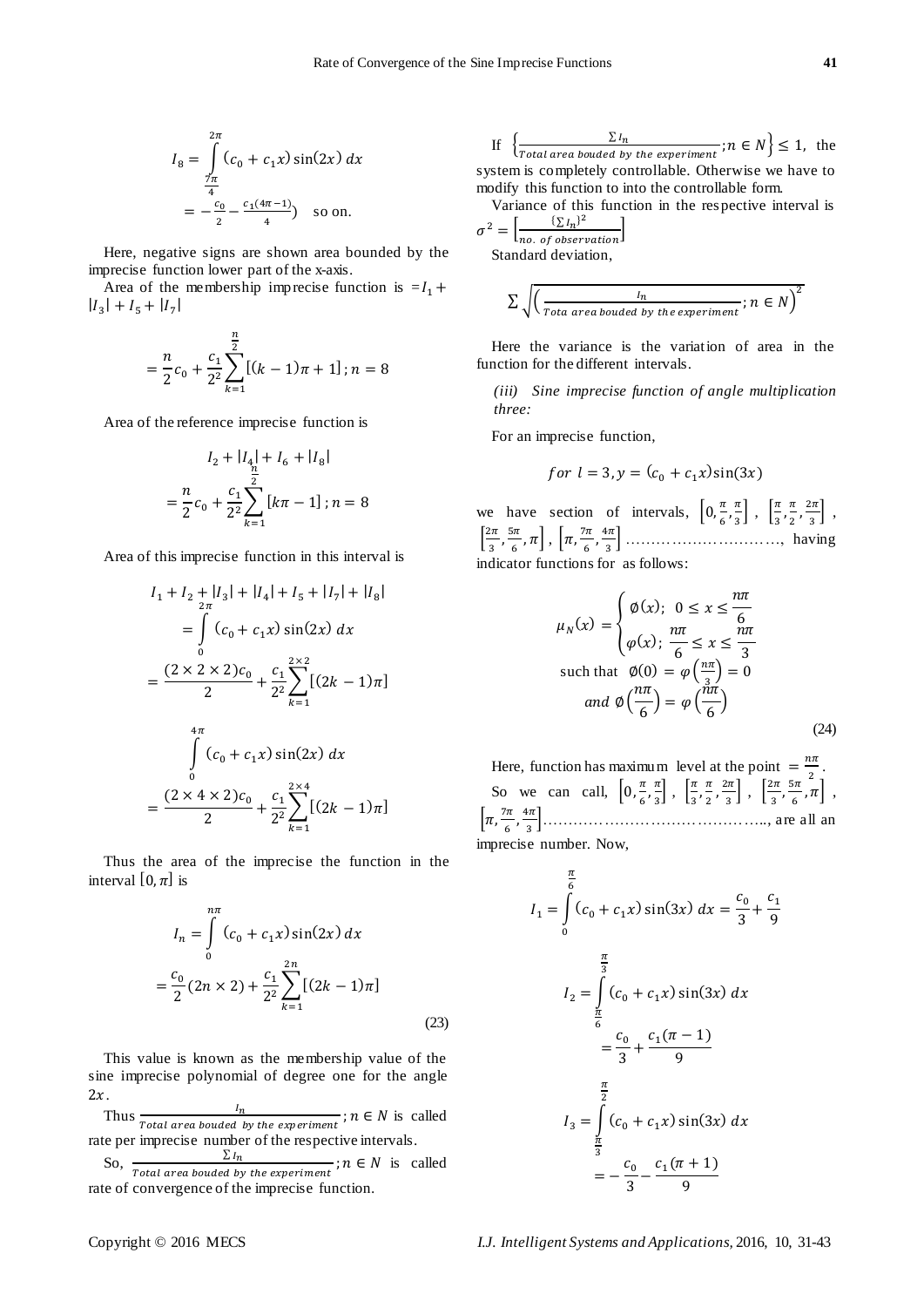$$
I_4 = \int_{\frac{\pi}{3}}^{\frac{2\pi}{3}} (c_0 + c_1 x) \sin(3x) dx
$$
  
\n
$$
= -\frac{c_0}{3} - \frac{c_1(2\pi - 1)}{9}
$$
  
\n
$$
I_5 = \int_{\frac{2\pi}{3}}^{\frac{5\pi}{6}} (c_0 + c_1 x) \sin(3x) dx
$$
  
\n
$$
= \frac{c_0}{3} + \frac{c_1(2\pi + 1)}{9}
$$
  
\n
$$
I_6 = \int_{\frac{5\pi}{6}}^{\pi} (c_0 + c_1 x) \sin(3x) dx
$$
  
\n
$$
= \frac{c_0}{3} + \frac{c_1(3\pi - 1)}{9}
$$
  
\n
$$
I_7 = \int_{\frac{\pi}{6}}^{\frac{\pi}{6}} (c_0 + c_1 x) \sin(3x) dx
$$
  
\n
$$
= -\frac{c_0}{3} - \frac{c_1(3\pi + 1)}{9}
$$
  
\n
$$
\frac{4\pi}{3}
$$
  
\n
$$
I_8 = \int_{\frac{7\pi}{6}}^{\frac{4\pi}{3}} (c_0 + c_1 x) \sin(3x) dx
$$
  
\n
$$
= -\frac{c_0}{3} - \frac{c_1(4\pi - 1)}{9} \text{ so on.}
$$

Here, negative signs are shown area bounded by the imprecise function lower part of the x-axis.

Area of the membership imprecise function is  $=I_1 +$  $|I_3| + I_5 = \frac{n}{2}$  $rac{c_1}{3^2} \sum_{k=1}^n$ 

 $\frac{n}{3}c_0+\frac{c}{3}$  $\binom{2}{k-1}$   $(k-1)\pi + 1$  ; Area of the reference imprecise function is

$$
I_2 + |I_4| + I_6 = \frac{n}{3}c_0 + \frac{c_1}{3^2} \sum_{k=1}^{\frac{n}{2}} [k\pi - 1]; n = 6
$$

Area of this imprecise function in the this interval is  $|I_1 + I_2 + |I_3| + |I_4| + |I_5 + I_6 =$ 

$$
\int_{0}^{\pi} (c_0 + c_1 x) \sin(3x) dx
$$
  
= 
$$
\frac{(2 \times 1 \times 3)c_0}{3} + \frac{c_1}{3^2} \sum_{k=1}^{3 \times 1} [(2k - 1)\pi]
$$
  

$$
\int_{0}^{4\pi} (c_0 + c_1 x) \sin(3x) dx
$$

$$
=\frac{(2\times4\times3)c_0}{3}+\frac{c_1}{3^2}\sum_{k=1}^{3\times4}[(2k-1)\pi]
$$

Thus the area of the imprecise function in the interval  $[0,\pi]$ is

$$
I_n = \int_{0}^{n\pi} (c_0 + c_1 x) \sin(3x) dx
$$
  

$$
\frac{c_0}{3} (2n \times 3) + \frac{c_1}{3^2} \sum_{k=1}^{3n} [(2k - 1)\pi] ; n \in \mathbb{R}
$$
 (25)

This value is known as the membership value of the sine imprecise polynomial of degree one for the angle  $3x$ .

Thus  $\frac{n}{Total\ area\ bounded\ by\ the\ experiment}$ ;  $n \in N$  is called rate per imprecise number of the respective intervals.

So,  $\frac{\sum l}{\sum l}$  $\frac{\Delta n}{\Delta}$  is called  $\Delta$  is called  $\Delta$  is called rate of convergence of the imprecise function.

If  $\left\{\frac{\sum l}{\sum l \text{ and } \sum l \text{ and } \sum l} \right\}$  $\frac{\sum t_n}{\sum t_n}$ ;  $n \in N$   $\leq 1$ , the system is completely controllable. Otherwise we have to modify this function to into the controllable form.

Variance of this function in the respective interval is  $\sigma^2 = \left[ \frac{\sum l_n}{\sum l_n} \right]$  $\frac{(2 \ln 3)}{n_0 \cdot \text{ of observation}}$ 

Standard deviation,

 $\equiv$ 

$$
\sum \sqrt{\left(\frac{l_n}{\text{Total area bounded by the experiment}}; n \in N\right)^2}
$$

Here the variance is the variation of area in the function for the different intervals.

Thus (21), (23) and (25) lead us to introduce a general formula for finding the area of sine imprecise function of degree one as follows:

$$
\int_{0}^{n\pi} (c_0 + c_1 x) \sin(lx) dx
$$
  
=  $\frac{c_0}{l} (2n \times l) + \frac{c_1}{l^2} \sum_{k=1}^{l} [(2k - 1)\pi]; l \in Z$  (26)

Here for any imprecise number total no. of membership and the reference function is always 2nl for  $n \in R$  and  $l \in Z$ 

## VI. CONCLUSION

Obtaining a general formula of imprecise function in various situations was the main objective of this article. So the general formula of sine imprecise function is defined with the help of finite numbers of data collection of points in the beginning. This formula is tested in the